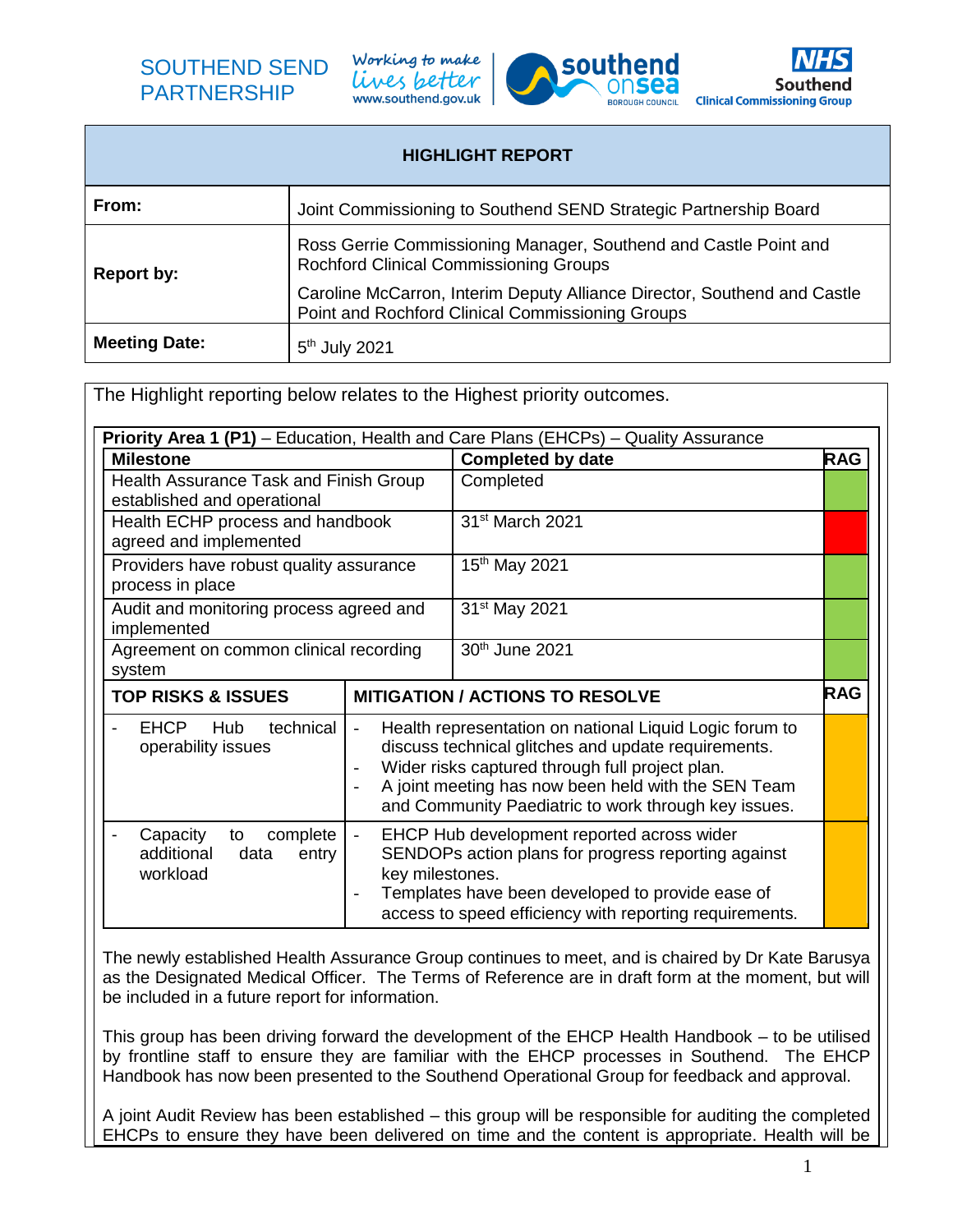



represented on this group through the DMO and providers. Any issues found will be reported back to providers for them to action.

Further work is being started on the process for children moving into the area, to ensure that they do not have to start from the beginning of the process. We are working with providers on this.

| Proposed priorities and activities for next period                                                                                                                                                                                                                                                                         |                             |  |  |
|----------------------------------------------------------------------------------------------------------------------------------------------------------------------------------------------------------------------------------------------------------------------------------------------------------------------------|-----------------------------|--|--|
| <b>Activity and outcome</b>                                                                                                                                                                                                                                                                                                | By when                     |  |  |
| <b>P1</b> High Quality Education Health and Care Plans Assurance<br>Framework<br>Work with Education and Social Care Quality Assurance<br>Processes to develop a Single Overarching Document<br>Implement feedback from SENDOPs Group in relation to<br>the Handbook following presentation on 24 <sup>th</sup> June 2021. | October 2021 (revised date) |  |  |

### **Priority Area 2 (P2)– Joint Commissioning of Therapies – The Balanced System**

| <b>Milestone</b>                                                                                                                                                                                                                                                                                                                                                                                                                                                           | <b>Completed by date</b>                                                                                                                                                                                                                                    | <b>RAG</b>                                           |  |
|----------------------------------------------------------------------------------------------------------------------------------------------------------------------------------------------------------------------------------------------------------------------------------------------------------------------------------------------------------------------------------------------------------------------------------------------------------------------------|-------------------------------------------------------------------------------------------------------------------------------------------------------------------------------------------------------------------------------------------------------------|------------------------------------------------------|--|
| Establishing and initiating a joint approach for the review of all<br>three therapy areas across Essex and Southend                                                                                                                                                                                                                                                                                                                                                        | Complete                                                                                                                                                                                                                                                    |                                                      |  |
| Mapping, analysis and recommendations complete for all areas<br>including education to inform new system model for Essex                                                                                                                                                                                                                                                                                                                                                   | Mid-April 2021.                                                                                                                                                                                                                                             |                                                      |  |
| <b>Recommendations for Next Steps</b>                                                                                                                                                                                                                                                                                                                                                                                                                                      | 30th September 2021                                                                                                                                                                                                                                         |                                                      |  |
| Develop a Proposed model/framework for the implementation of<br>the balance system for Essex                                                                                                                                                                                                                                                                                                                                                                               | 31 <sup>st</sup> January 2022                                                                                                                                                                                                                               |                                                      |  |
| Governance and commission any new models or ways of working<br>for Essex                                                                                                                                                                                                                                                                                                                                                                                                   | 30th March 2022                                                                                                                                                                                                                                             |                                                      |  |
| Develop dashboard for new model or ways of working for Essex                                                                                                                                                                                                                                                                                                                                                                                                               |                                                                                                                                                                                                                                                             | 30th March 2022                                      |  |
| Implement new model or ways of working MSE and enter<br>evaluation phase.                                                                                                                                                                                                                                                                                                                                                                                                  | 30th September 2022                                                                                                                                                                                                                                         |                                                      |  |
| <b>TOP RISKS &amp; ISSUES</b>                                                                                                                                                                                                                                                                                                                                                                                                                                              |                                                                                                                                                                                                                                                             | <b>RAG</b><br><b>MITIGATION / ACTIONS TO RESOLVE</b> |  |
| P2 Joint Commissioning of<br><b>Therapies - Variation in capacity</b><br>to undertake Balanced System<br>mapping work across therapy and<br>school provider settings due to<br>ongoing Covid redeployments<br>and measures to adjust provision.                                                                                                                                                                                                                            | All providers are actively engaged in this work.<br>$\blacksquare$<br>Wider provider staff body engagement with work is<br>$\blacksquare$<br>noted in wider planned actions.<br>Wider risks captured through full project plan.<br>$\overline{\phantom{a}}$ |                                                      |  |
| Limited feedback from parents to<br>Ongoing monitoring via Project Group.<br>$\overline{\phantom{a}}$<br>$\overline{\phantom{a}}$<br>Communication strategy in place.<br>date<br>based<br>upon<br>return<br>$\overline{\phantom{a}}$<br>Further promotion of key links via SSIF, Local Offer,<br>responses<br>$\overline{\phantom{0}}$<br>other comms routes.<br>School capacity to engage may<br>be limited due to competing<br>pressures - particularly due to<br>Covid. |                                                                                                                                                                                                                                                             |                                                      |  |

The Balance System project takes a whole system approach to delivery of effective, high quality therapies. Utilising all available resources i.e. early years settings, schools, community health providers,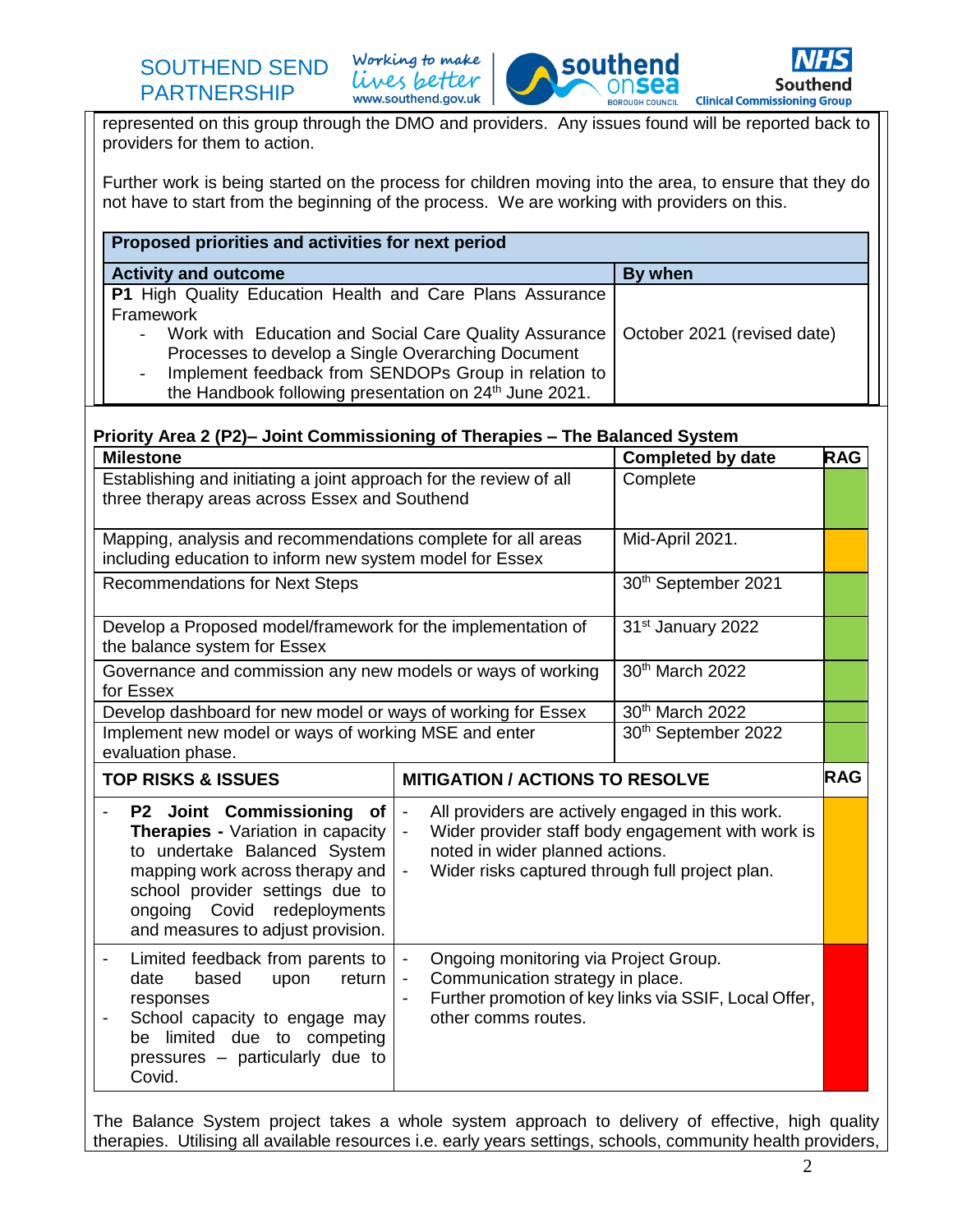## SOUTHEND SEND PARTNERSHIP

Working to make lives better www.southend.gov.uk



voluntary sector etc., the balance system aims to embed universal, targeted and specialist approaches to ensure early identification of need and the right support at the right time and in the right place.

The balance system work incorporates both Southend and Essex therapy services, a dedicated project group with full terms of reference and a workplan is in place to lead and deliver this workstream. Key milestones are monitored through respective Joint Commissioning Boards and fed up to Strategic Boards for SEND in Essex and Southend.

Phase 1 is continuing to map all therapy resources and interventions across the Southend and Essex footprint. Better Communication (consultancy lead) are continuing to work closely with all therapy providers in Essex and Southend including A Better Start Southend.

Mapping will be complete across all therapies with analysis complete and recommendations for next steps by September 2021. The Multi-school's council are involved to lead on young people's engagement. The Southend SEND Independent Forum (SSIF) and SEN Team Leader have been actively attending regular meetings for this work. A communications plan underpins the workstream.

Engagement sessions and a survey have been advertised with core sessions developed for school, Early Years and other education settings to provide feedback. Uptake at the sessions has been limited to date therefore the project team are looking at additional ways to maximise meaningful engagement. This is highlighted as a key risk in the risk section above.

| By when<br><b>Activity and outcome</b><br><b>P2</b> Joint Commissioning of Therapies - This work is<br>Speech and Language Provision<br>currently finalising Phase 1 - Mapping of therapy resource<br>mapping is being finalised across all<br>and interventions across Southend and Essex.<br>areas.<br>Key milestones:<br>Mapping 'As Is' - Speech & Language Therapy - All<br>Wider stakeholder engagement and                                                                                                                                                                                                                                                                                                                                               |
|-----------------------------------------------------------------------------------------------------------------------------------------------------------------------------------------------------------------------------------------------------------------------------------------------------------------------------------------------------------------------------------------------------------------------------------------------------------------------------------------------------------------------------------------------------------------------------------------------------------------------------------------------------------------------------------------------------------------------------------------------------------------|
|                                                                                                                                                                                                                                                                                                                                                                                                                                                                                                                                                                                                                                                                                                                                                                 |
| OT/Physio mapping is currently taking<br>Areas<br>Mapping 'As Is' - Occupational & Physio Therapy<br>place up to September 2021. Further<br>North East Essex and West Essex<br>engagement from wider therapy teams<br>- to ensure staff have ample<br>Parent & Family Engagement<br><b>Schools Engagement</b><br>opportunities to participate, wider<br>Wider Stakeholder Engagement (incl. VCS, NDCS)<br>stakeholder involvement is taking<br>$\overline{\phantom{a}}$<br>Mapping 'As Is' - Occupational & Physio Therapy -<br>place currently.<br>Mid and South Essex<br>Phase 1 Complete - Report to Joint Commissioning<br>Final report on Phase 1 findings is<br>currently expected by July 2021 for<br>Group<br>SLT.<br>Following Phase 1 recommendations |
| and agreement of next steps Phase 2<br>and 3 of Joint commissioned Balanced<br>System Framework will be completed<br>- Costed Options (Phase 2) and                                                                                                                                                                                                                                                                                                                                                                                                                                                                                                                                                                                                             |
| Delivery of New Model (Phase 3).                                                                                                                                                                                                                                                                                                                                                                                                                                                                                                                                                                                                                                                                                                                                |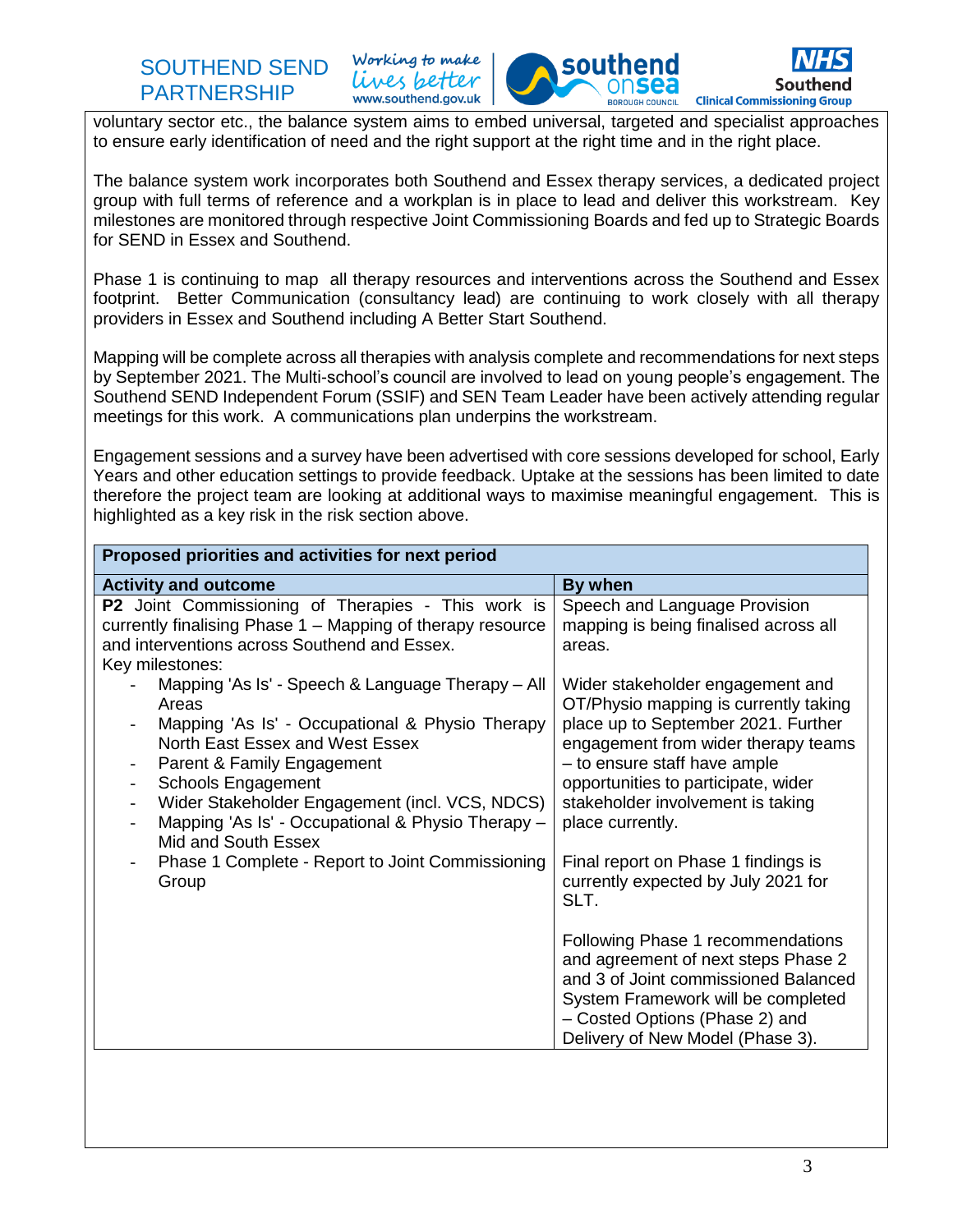Working to make lives better www.southend.gov.uk





| Priority Area 3 (P3) Multi-agency 0-19 neuro-developmental pathway.                                                                                                                                                                                                                                                   |                          |                                                                                                                                                                                                                                                |            |  |
|-----------------------------------------------------------------------------------------------------------------------------------------------------------------------------------------------------------------------------------------------------------------------------------------------------------------------|--------------------------|------------------------------------------------------------------------------------------------------------------------------------------------------------------------------------------------------------------------------------------------|------------|--|
| <b>Milestone</b>                                                                                                                                                                                                                                                                                                      | <b>Completed by date</b> | <b>RAG</b>                                                                                                                                                                                                                                     |            |  |
| Governance & Accountability - Project Initiation - to<br>embed a multi-agency triage of all referrals for<br>neurodevelopmental concerns.                                                                                                                                                                             | Complete                 |                                                                                                                                                                                                                                                |            |  |
| Initiation & Planning - Service model and pathway is being<br>co-produced with health, education and care colleagues<br>together with SSIF, the Southend parent/carer forum. The<br>group are focusing on the development of jointly agreed<br>outcomes together with clear communications and support<br>literature. | Mid-April 2021.          |                                                                                                                                                                                                                                                |            |  |
| Section 75 Agreement - formalised A full action plan has<br>been developed to capture all of the implementation and<br>planning work prior to delivery stage.                                                                                                                                                         |                          | April 2021                                                                                                                                                                                                                                     |            |  |
| Mobilisation of staff to new service team.                                                                                                                                                                                                                                                                            |                          | July August 2021 (revised)                                                                                                                                                                                                                     |            |  |
| Delivery - Go Live including MDT Panel processes                                                                                                                                                                                                                                                                      |                          | September 2021 (revised)                                                                                                                                                                                                                       |            |  |
| SSIF developed family resource information pack.                                                                                                                                                                                                                                                                      |                          | 31 <sup>st</sup> July 2022                                                                                                                                                                                                                     |            |  |
| <b>Benefits Realisation</b>                                                                                                                                                                                                                                                                                           |                          | Quarterly Reporting to Joint<br><b>Commissioning Group/SSPB</b><br>following go-live.                                                                                                                                                          |            |  |
| <b>TOP RISKS &amp; ISSUES</b>                                                                                                                                                                                                                                                                                         |                          | <b>MITIGATION / ACTIONS TO RESOLVE</b>                                                                                                                                                                                                         | <b>RAG</b> |  |
| P3 Neurodevelopment - Delay in roll out of<br>$\overline{\phantom{a}}$<br>Programme.                                                                                                                                                                                                                                  |                          | Section 75 has now been signed off<br>Honorarium member of staff ready<br>to commence working full time on<br>the project imminently<br>Job evaluation for other staffing<br>roles being finalised to allow for<br>recruitment to get underway |            |  |
| <b>Financial implications</b>                                                                                                                                                                                                                                                                                         |                          | Funding approval in place and now<br>held within single budget line as<br>part of Section 75.<br>Section 75, project review and<br>evaluation will be monitored via the<br>Partnership Board.                                                  |            |  |

Neurodevelopment and particularly Autistic Spectrum Disorder (ASD) pathways have been an ongoing challenge in SEE. Through the Southend Joint Commissioning Group, a multi-agency proposal has been developed and approved to pilot a new support pathway for children and families who are potentially embarking on the diagnostic pathway.

The proposal is to embed a multi-agency triage of all referrals for neurodevelopmental concerns. Through a combination of subject specialists (Consultants, therapists, School Nurses, Social Workers & Family Support Workers) all referrals will be triaged to identify the appropriate pathway to meet the needs of the child and family. This may be directly to an Early Help support pathway, directly to therapy support, directly to a consultant pathway, or a combination of the above. Through the referral process and with the help of the Family Support workers all the relevant information will be collated from the family, school and relevant health services at the outset. This will allow informed opinions at the triage stage and critically considerably speed up the pathway/journey.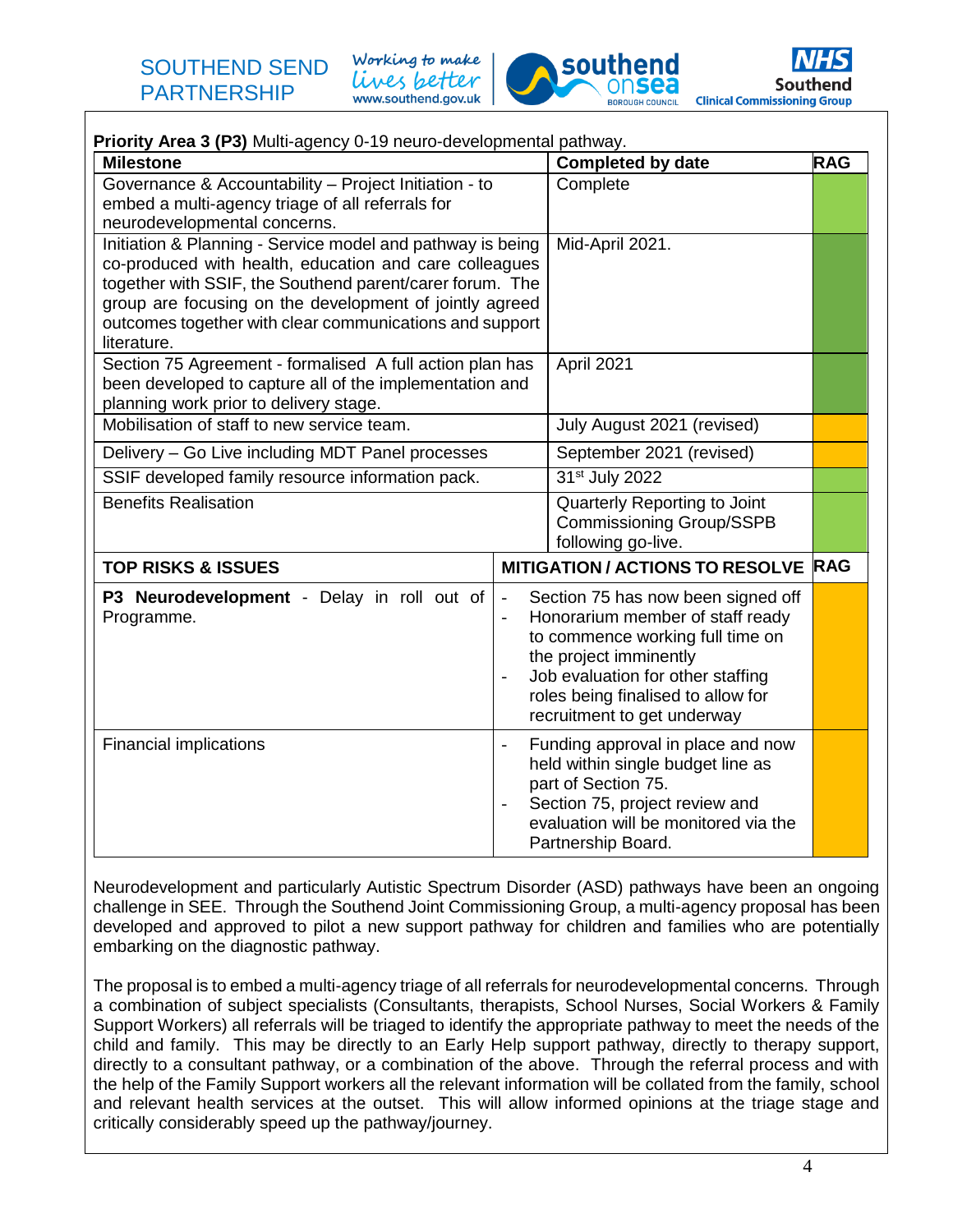# SOUTHEND SEND PARTNERSHIP

Working to make lives better www.southend.gov.uk





A Task and Finish Group is in place to develop this single approach to co-ordination and support for children aged 5+. The service model has been coproduced with health, education and care colleagues together with SSIF, the Southend parent/carer forum. The group are focusing on the development of jointly agreed outcomes together with clear communications and support literature.

Joint funding for this initiative has been developed and signed off through a formalised Section 75 agreement. A full action plan has been developed to capture all of the implementation and planning work prior to delivery stage. Implementation go live for the service is due in September 2021 following staff recruitment. Key milestones are monitored through Joint Commissioning Board and fed up to Strategic Boards for SEND in Southend.

| Proposed priorities and activities for next period                              |                                 |  |  |  |
|---------------------------------------------------------------------------------|---------------------------------|--|--|--|
| <b>Activity and outcome</b>                                                     | By when                         |  |  |  |
| P <sub>3</sub>                                                                  |                                 |  |  |  |
| Finalise communications plan<br>$\overline{\phantom{a}}$                        | August 2021                     |  |  |  |
| Finalise touch points with key interdependencies -                              | August 2021                     |  |  |  |
| i.e. A Better Start, VCS services, Schools, Local                               |                                 |  |  |  |
| <b>System Delivery Partners</b>                                                 |                                 |  |  |  |
| Ongoing Co-production of proposed new model                                     | Ongoing via Project<br>Team     |  |  |  |
| literature and branding with SSIF - complemented                                | (fortnightly meetings in place) |  |  |  |
| by comprehensive guide for neurodevelopment                                     |                                 |  |  |  |
| currently being finalised by July                                               |                                 |  |  |  |
| Service Feedback Form to capture voice of the child<br>$\overline{\phantom{a}}$ | <b>July 2021</b>                |  |  |  |
| Recruit to staff roles in place                                                 | July-August 2021                |  |  |  |
| Finalisation of model specification(s) and Key                                  | <b>July 2021</b>                |  |  |  |
| Performance Indicators                                                          |                                 |  |  |  |
| Develop Standard Operating Procedure and Multi-                                 | <b>July 2021</b>                |  |  |  |
| Disciplinary Terms of Reference and Service Level                               |                                 |  |  |  |
| Agreement.                                                                      |                                 |  |  |  |
| Go Live                                                                         | September 2021                  |  |  |  |
| Further Communications to schools/Local Offer                                   | September 2021                  |  |  |  |
|                                                                                 |                                 |  |  |  |

#### **Wider Joint Commissioning Priorities - Transforming Care / Learning Disability Healy Equalities Agenda**

 Work is underway through the pan-Essex Learning Disabilities Equalities programme (formerly Transforming Care programme) to develop transformation plans for children at risk of admission to assessment and treatment units (ATUs) with behaviour that challenges and/or autism/learning disability. Options have been defined to enhance an extended outreach/intensive home treatment services to prevent ATU admission and A&E attendance wherever possible which will be presented at the relevant boards in coming weeks for discussion.

The programme has developed a proposal to pilot an Intensive 'Outreach Support Team' with expertise in autism, this Essex wide team will have two main functions:

- To provide therapeutic intensive support to the cohort of 30-40 C&YP with autism identified as being at risk of admission, with the aim of avoiding admission where possible. Or if the young person is admitted, to support the discharge planning process.
- To support mainstream services (schools, EWMHS, social care etc.) to enable individuals to step down from the enhanced service when risks have reduced. The team will provide specialist risk assessment and management which is critical in holding risk safely without defaulting to an in-patient admission as well as specialism in sensory processing, a